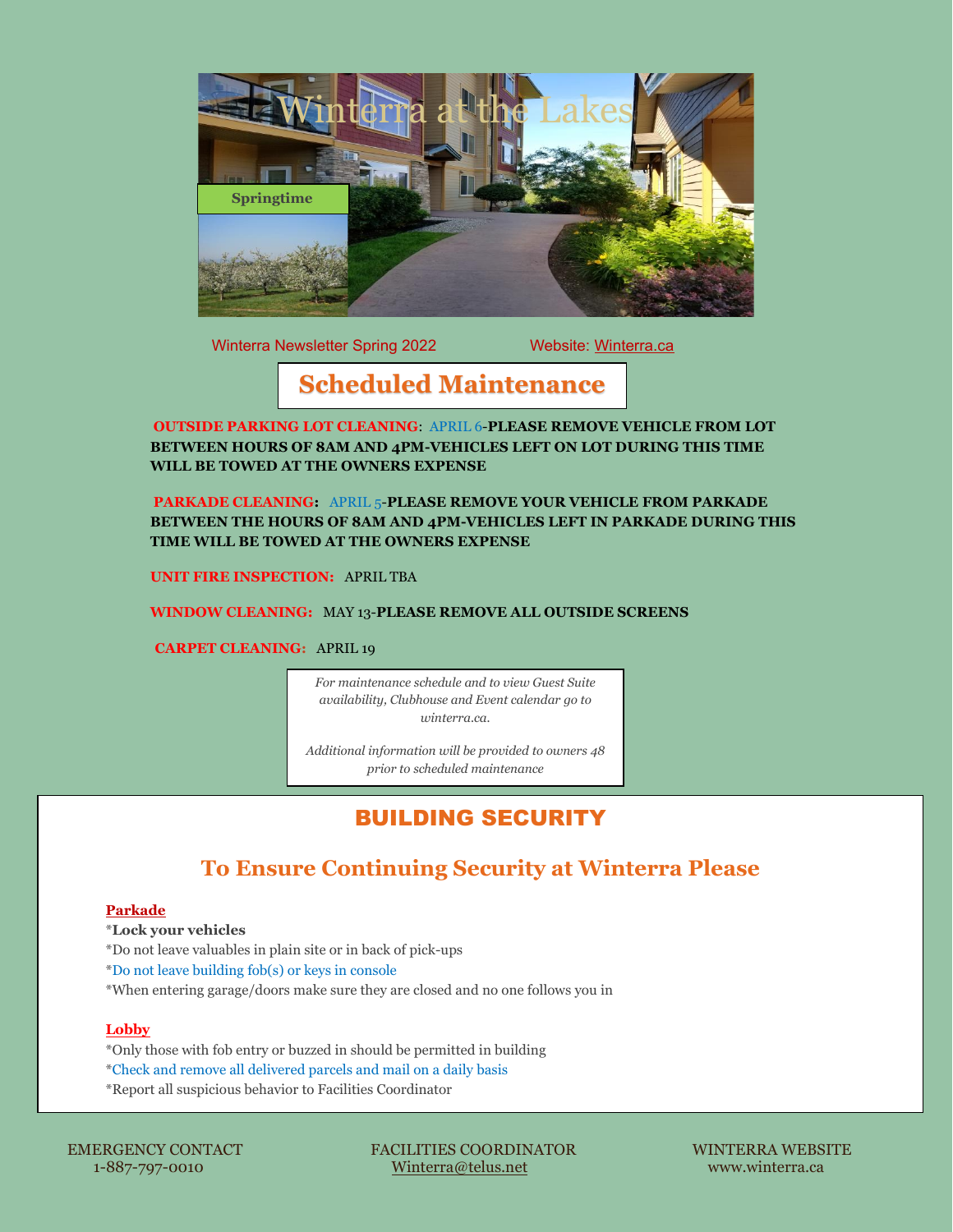

**WITH THE ARRIVAL OF SPRING COMES THE CHANGING OF SEASONAL TIRES. A REMINDER THAT THE STORING OF TIRES IS NOT PERMITTED IN STORAGE LOCKERS OR PARKADE. PLEASE MAKE ARRANGEMENTS TO STORE OFF SITE.**

Do you want to increase the life expectancy and efficiency of your HVAC (Heating, Ventilation and Air Conditioning



### **HVAC MAINTENANCE**

#### **Schedule a Seasonal Tune-up**

.

Routine maintenance is one of the best ways to protect your investment and keep your HVAC system running smoothly. During a routine tune-up, an HVAC technician inspects all the components within your unit to make sure they are all functioning correctly. This should include a changing of the air filter.

When manufacturers estimate the lifespans of heating and cooling equipment, they assume that the owner will be keeping up with annual tune-ups. If you fail to do so, you're likely decreasing how long your system can last. Additional benefits of regular maintenance include improved efficiency and lower monthly bills.

### **Spring Balcony Cleanups!**

Please be aware that seasonal lights must be removed from balconies as of January 15. No other lighting is permitted other than original fixture lighting. For information regarding what is permitted on balconies, please go to Winterra.ca to find balcony rules.



PLEASE NOTE: BICYCLES ARE NOT PERMITTED TO BE STORED ON BALCONIES. BIKE RACKS ARE LOCATED IN PARKADE AND BIKE ROOM.

 EMERGENCY CONTACT FACILITIES COORDINATOR WINTERRA WEBSITE 1-887-797-0010 [Winterra@telus.net](mailto:Winterra@telus.net) www.winterra.ca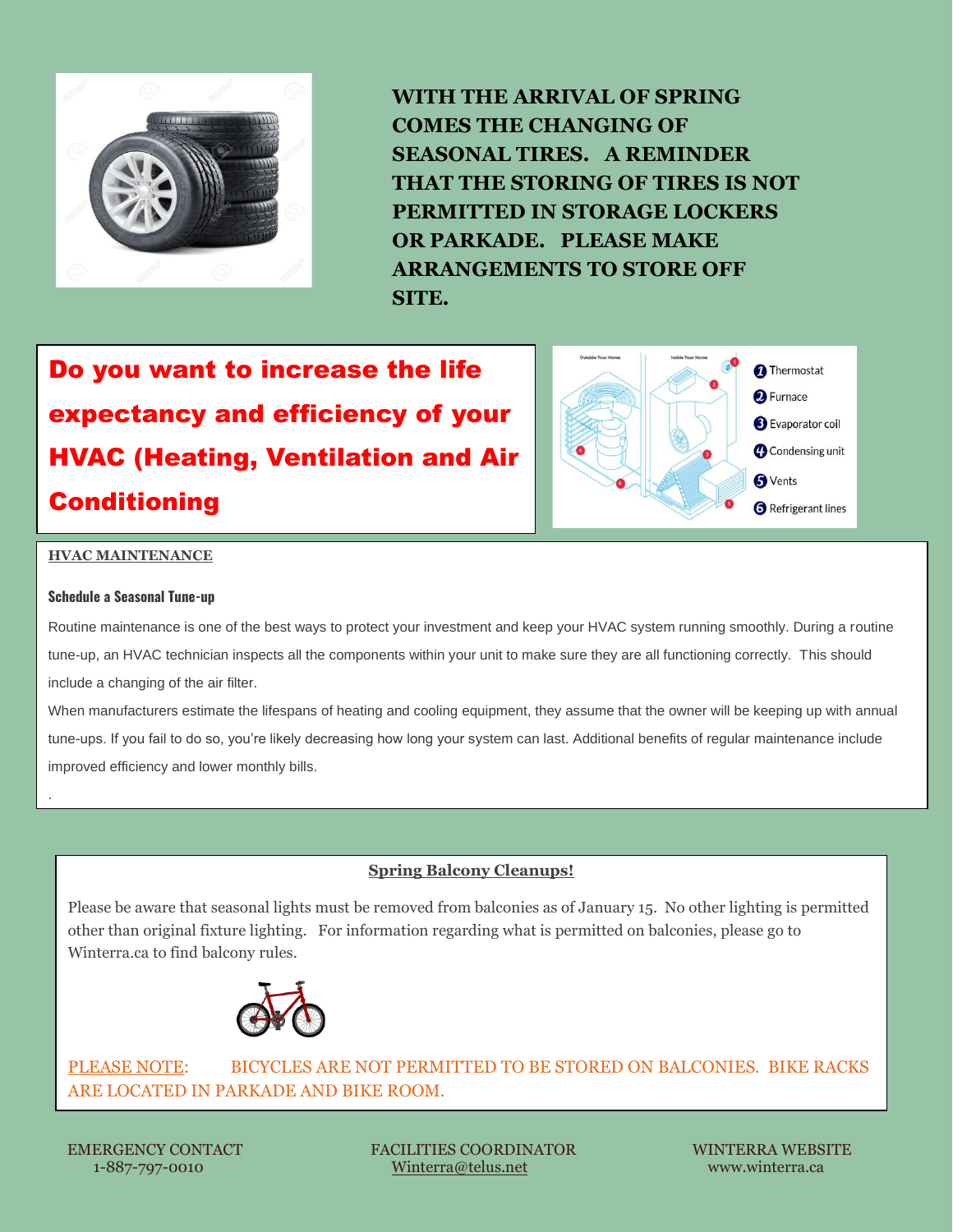# CAN'T HOLD UP WET GARBAGE BIN LID AND GET GARBAGE INTO BIN?

# **Garbage Bin LID Holder Upper**

 **(Hanging on wall rack adjacent to bins)** 



*LIFT LID AND PLACE WOODEN END UNDER LID AND THE 'U' HANDLE ON THE EDGE OF BIN* **PLEASE RETURN TO RACK** 



 EMERGENCY CONTACT FACILITIES COORDINATOR WINTERRA WEBSITE 1-887-797-0010 [Winterra@telus.net](mailto:Winterra@telus.net) www.winterra.ca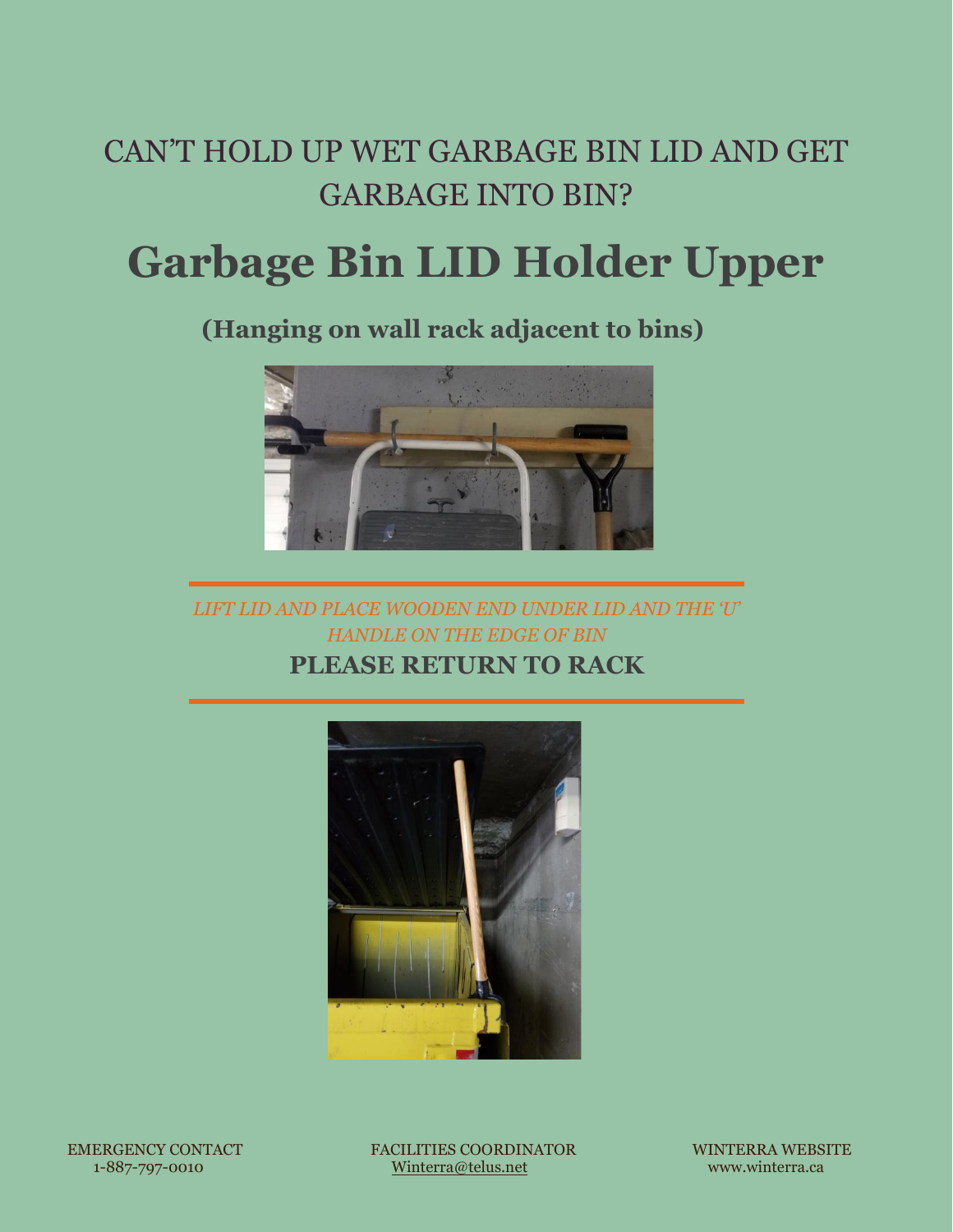# REFUND/RECYCLE INFORMATION

Regional District of Central Okanagan Recycle News

The Regional District of Central Okanagan do not provide waste collection services to multiunit buildings such as apartments or condos.

However, they do provide information and resources to residents living in apartments and condos to manage waste at apartments and condos.

A toolkit has been developed to help residents living in apartments or condominiums to recycle and manage their waste better. The following is a link to an "Apartment Resident Toolkit". https://www.rdco.com/en/livinghere/resident-recycling-toolkit.aspx

A big **thank you** to all Recyclers for sorting their bottles, cans, jars, etc. The new system has been working quite well, "YOU" have helped keep these items out of our landfill.

In order to make our volunteer's job easier a reminder of a few recycling guidelines:

- tin cans are not refundable (except alcohol cans), the BIG GREEN BIN accepts them - plastic containers, bags, produce, bakery, and deli containers are NOT REFUNDABLE

- please sort your bags of recycling, our Volunteer so appreciates this.

- it may be convenient to store cans, bottles in the box or plastic bag you brought them in but more work for our Volunteer, please deposit in the appropriate bin and not "beside the bin".

-NOW ACCEPTING MILK AND PLANT BASED BEVERAGE CONTAINERS…includes cartons, plastic jugs, metal and glass containers that are milk and plant based. NO WHIPPING CREAM, COFFEE CREAM, BUTTERMILK etc.



 EMERGENCY CONTACT FACILITIES COORDINATOR WINTERRA WEBSITE 1-887-797-0010 [Winterra@telus.net](mailto:Winterra@telus.net) www.winterra.ca